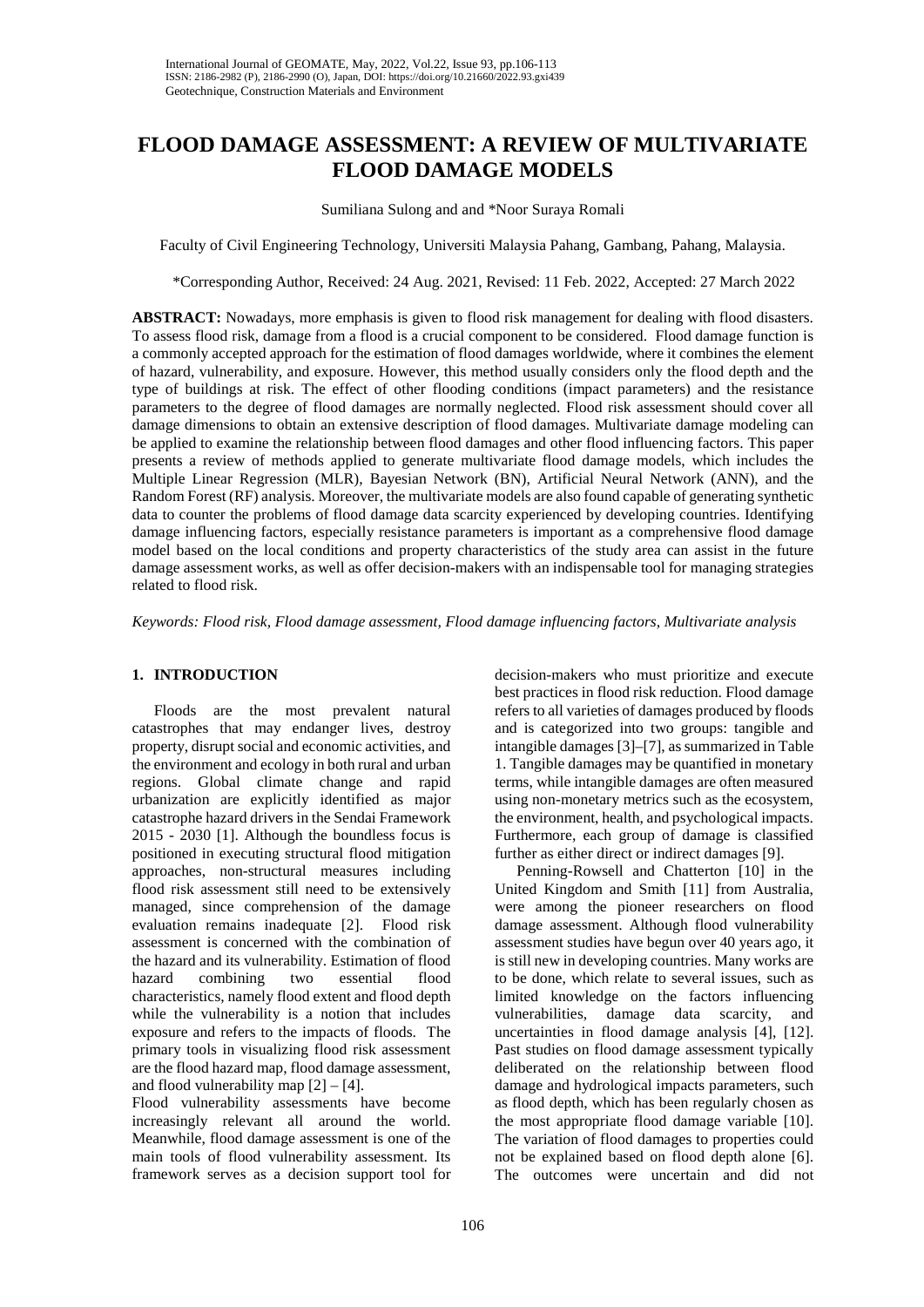significantly affect the total damage cost predictions. Therefore, proper estimation of flood damage is challenging and requires careful consideration of some effects on the socioeconomic and the property characteristics to the degree of flood damage, especially for loss estimation in monetary terms.

Many studies have shown that the influence of various resistance parameters should be given more attention as it affects the accuracy of flood damage and makes the outcomes adaptable for other areas and times [13]. Apart from that, with appropriate modifications, flood damage assessment can also be made on other assets and properties such as building contents in residential, commercial, and industrial buildings [11]. Therefore, the study on the relationship between socio-economic conditions and property characteristics that may affect the extent of flood damage should prioritize.

Table 1 Categories of flood damage

| Category        | Tangible                               | Intangible              |
|-----------------|----------------------------------------|-------------------------|
| Direct          | Primary - Damage to Loss of            |                         |
| (due            | building structure and life, injuries, |                         |
| flood its<br>to |                                        | contents, psychological |
| exposure)       | infrastructure,                        | distress,               |
|                 | agriculture (e.g., soil cultural       |                         |
|                 | erosion/harvest                        | heritage                |
|                 | destruction), business                 | damage,                 |
|                 | goods and live stocks.                 | negative                |
|                 | Secondary - Clean-up cost,             | effects on              |
|                 | reconstructing cost, land              | ecosystems.             |
|                 | and environmental                      |                         |
|                 | recovery.                              |                         |
| Indirect        | <b>Business</b><br><u>Primary</u> -    | Traumatic               |
| (not            | interruption,<br>public                | experience,             |
| directly        | services/utility                       | loss of trust           |
| due<br>to       | interruption                           | in authorities.         |
| flood           | (e.g., communication                   | deteriorating           |
| exposure)       | induced<br>system),                    | health<br>and           |
|                 | production losses to                   | emotional               |
|                 | companies outside the                  | damage.                 |
|                 | flooded<br>(e.g.,<br>area              |                         |
|                 | suppliers of flooded                   |                         |
|                 | companies),<br>traffic                 |                         |
|                 | disruption cost,<br>tax                |                         |
|                 | revenue loss due<br>to                 |                         |
|                 | of<br>migration                        |                         |
|                 | companies in<br>the                    |                         |
|                 | aftermath of a flood.                  |                         |
|                 | <b>Secondary</b> - Impact on           |                         |
|                 | regional<br>the<br>and                 |                         |
|                 | national economy                       |                         |
|                 |                                        |                         |

This paper intends to deliver a concise review of the multivariate flood damage models that may aid in establishing a framework for assessing the

flood damage by considering the effects of damage factors from multiple dimensions. To this end, a review of the multivariate flood damage assessment framework is provided to improve the understanding of flood damage estimation.

## **2. FLOOD DAMAGE ASSESSMENT**

Throughout recent decades, risk-based methods have been progressively acknowledged and utilized in managing flood risk. Flood damage assessments are an important component of flood risk assessment, and the outcomes offer decisionmakers essential tools for preparing more effective approaches to reducing risk [12]. Consequently, the current understanding of flood impacts and their outcomes can be improved towards developing a more reliable damage estimation, and efficiently reducing flood risk. The effectiveness of flood damage assessment depends on its framework, which encompasses hazard, vulnerability, and exposure [12]. The flood damage assessment concept has been summarized in Figure 1. It has been adapted by numerous studies in both developed and developing countries and has progressively obtained global reception as the standard approach for assessing urban flood damages in urban areas. The key differences among the existing methodological frameworks for damage assessment are involved to the types of flood damage to be considered, spatial scale approach, analysis of exposures and risk elements, parameters influencing flood damage, and methods of the flood damage model [5], [15], [16], [17].

Three main ways of assessing the flood damage are the unit loss, the flood damage function curve, and the multivariate modeling approach [5], [15], [16]. The unit loss method refers to the direct computation of loss to individual properties, which is then combined to create a total loss number for the event under consideration [2]. The damage function curve approach is the more accepted approach for flood loss assessment due to its simplicity [18], [19]. In the curve method, direct damage is based on water depth with either the percentage of the total damage of the affected element at risk (relative damage curve) or loss in monetary terms (absolute damage curve) [7], [17]. Recently, due to the consideration that the flood damage could not be explained by the hydrological impact alone, the establishment of a multivariate model is an increasingly popular method in modeling flood damage assessment. The multivariate flood damage model has utilized the relationship among the hydrological characteristics (magnitude of the hazard), property characteristics and socio-economic elements (exposure), and flood damages (vulnerability) [12], [17]. In this approach, several techniques were applied to build flood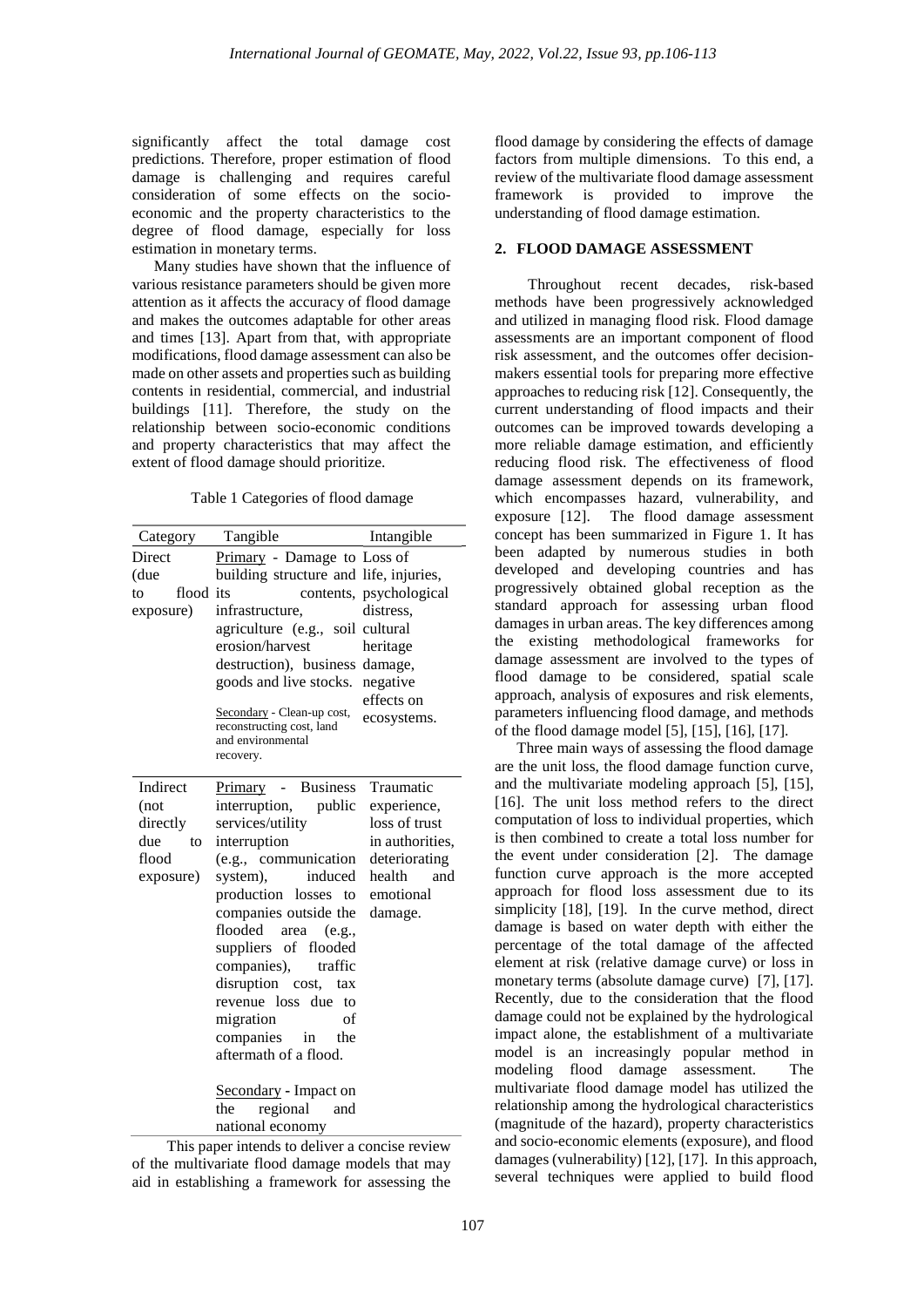damage models using statistical techniques such as Multiple Linear Regression (MLR), Bayesian Network, Artificial Neural Network (ANN), and Random Forest (RF) [15], [20], [21], [24]–[27]. The outcome of the models allows the confidently determining which factors are significant most and how they influence each other. However, multivariate flood damage models that consider various damage influencing parameters rather than the ones considered in flood depth damage functions can only be effectively developed if a sufficient and detailed empirical dataset is available [22].



Fig.1 The concept of flood damage assessment

#### **3. MULTIVARIATE FLOOD DAMAGE MODEL**

#### **3.1 Flood Damage Influencing Variables**

Malgwi [14] asserted the necessity to identify patterns and interactions among multi-parameters that impact various damage categories to develop reliable flood damage models that represent the relationship between flood damage and resistance parameters such as socioeconomic and property characteristics. The influencing factors of flood damage may be divided into two categories: impact (hazard) parameters; and resistance (vulnerability) parameters. Impact parameters that influence flood damage include the hydrological impact such as flood depth and flood duration. Meanwhile, the resistance parameters include property characteristics, precautionary measures, socioeconomic circumstances, flood warning, and disaster preparedness as shown in Table 2. These damage influencing parameters must be included in the construction of reliable flood damage modeling. The multivariate flood damage model has demonstrated an improved forecast accuracy, allowing for validity with any flood occurrence and diverse locations in flood damage assessments [13], [21].

|  | Table 2 Flood damage influencing factors |  |
|--|------------------------------------------|--|
|--|------------------------------------------|--|

| <b>Variables</b> | <b>Description</b>                                                                     |
|------------------|----------------------------------------------------------------------------------------|
| Impact           | Hydrological Load                                                                      |
| (Hazard          | Flood depth, flood velocity, flood                                                     |
| Parameters)      | duration, frequency of flood, and                                                      |
|                  | distance to the river.                                                                 |
|                  | Contamination                                                                          |
|                  | Water Ouality (Sediment Load)                                                          |
| Resistance       | Permanent Resistance                                                                   |
| (Vulnerability)  | Property characteristics and                                                           |
| Parameters)      | precautionary measures                                                                 |
|                  | Temporal situation<br>The socio-economic situation, flood<br>warning, and preparedness |

## **3.2 Multivariate Regression Analysis**

Flood damage models have been established with a multivariate regression analysis approach relating more than one influencing flood variable to the magnitude of flood damages such as the impact parameters and the resistance parameters [15], [20], [21], [24]–[27]. Table 3 shows the description of the techniques used by the researchers in developing the multivariate flood damage models, while the damage influencing factors involved in the modeling are shown in Table 4. The MLR, BN, ANN, and RF techniques have been used in establishing the multivariate flood damage assessment model to identify the importance of flood damage influencing parameters and calculating the flood damage estimation. The description of the techniques is further elaborated in the following sections.

The development of multivariate regression flood damage models required large amounts of observed data, and the characteristics of the model empirically approach and site-specific [17], [21], [24], [26]. Furthermore, the robustness of the results became increasingly improved for the larger empirical data sets used for model training because of being less prone to outlier-induced aberrations [27]. Although applying these statistical multivariate regression techniques in flood damage assessment models can create more reliability and improve the established flood damage model, it remains challenging with the data scarcity problems [24]. A framework of multivariate flood damage model as shown in Figure 2. The framework starts with the identification of flood damage influencing parameters before the development of the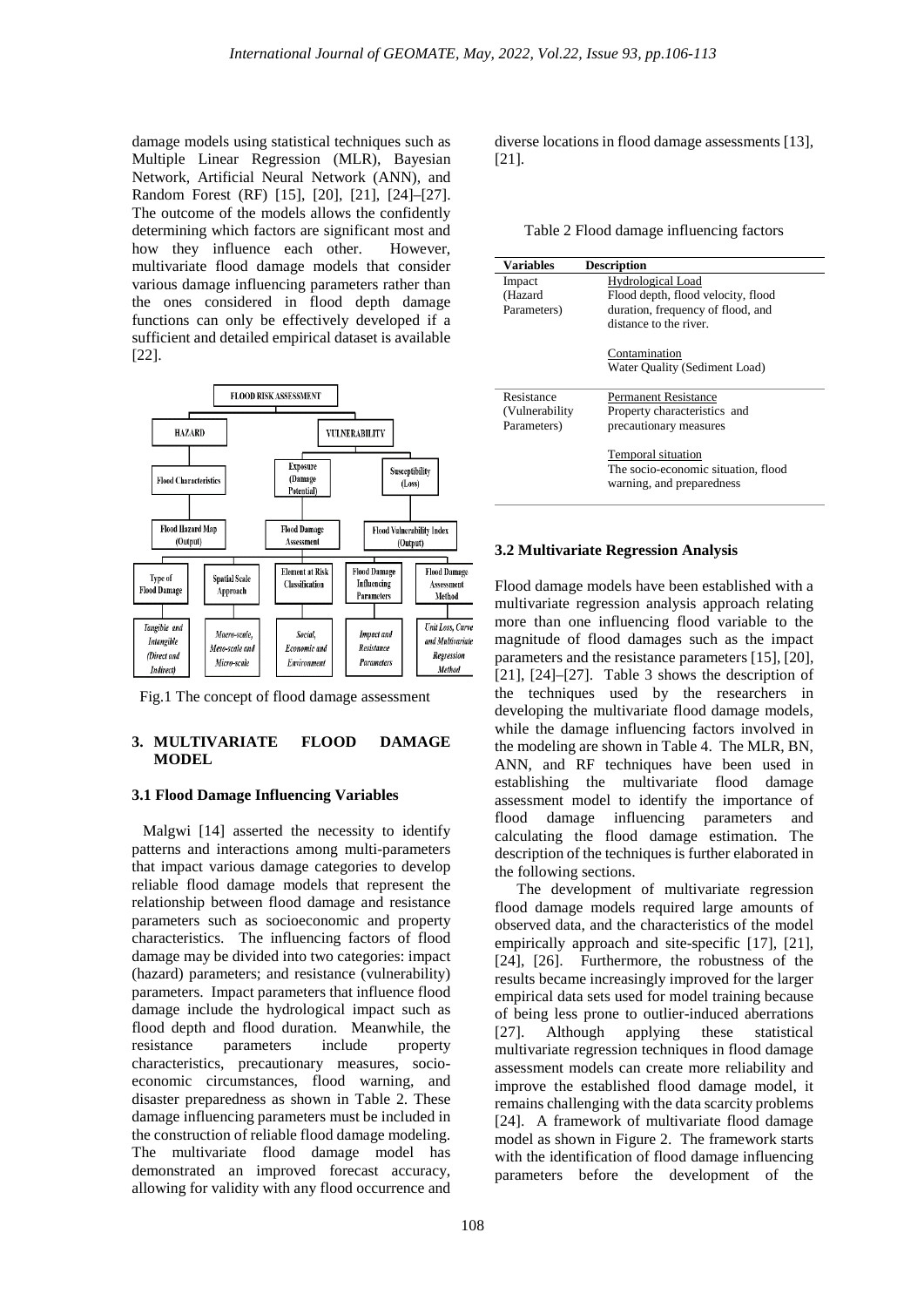multivariate flood damage model and finally the estimation of flood damage [13], [14].

To train the models, the flood damage influencing variables are structured into dependent and independent variables which include flood damage data, flood impact variables, and resistance variables. The regression analysis will be carried out using the selected regression techniques. Generally, the outcomes of the model are the relative predictive value (damage factor or damage value) and important flood damage influencing parameters. The model performance and validation are then carried out to confirm the estimation's reliability to be accepted for decision making [12].

## *3.2.1 Multiple Linear Regression*

MLR has been commonly employed to aid in flood damage assessment. Win Zin [17] established a flood loss estimation model of direct damages to residential buildings in Bago, Myanmar, using the multiple linear regression with an extension of Ordinary Least Square (OLS) to determine the most influencing factors to the flood damage. This model incorporates more than one factor of hazard and resistance variables that affect damage, such as the depth of floodwater, the duration of flooding,

building material, age of the building, building condition, number of stories, and flood level. The linear regression analysis techniques consider the linearity independence, homoscedasticity, and normality of the input data. These procedures were applied to estimate flood damage with a linear functional form equation based on the coefficient value of each input variable from the regression result. The coefficient of determination (R squared) value and p-value (5% significance level) were used to measure the factors influencing measures the significant influencing factors. Yu (25) also created a flood damage assessment model with MLR techniques using an extension of the Ordinary Least Square (OLS) approach to residential, commercial, and agricultural sectors for the 2012 flood event in Gunsan City, Korea. OLS is a process in which is a linear line is used to estimate the relationship between the multivariables. On the other hand, Wagenaar (24) applied MLR techniques to compare with the other Statistical regression techniques to develop a reliable flood damage assessment model.

|  |  | Table 3 Summary of multivariate regression techniques |  |  |
|--|--|-------------------------------------------------------|--|--|
|--|--|-------------------------------------------------------|--|--|

| Techniques                             | Authors                                                  | Description                                                                                                                                                                                                                                                                                                                                                                                                                               |
|----------------------------------------|----------------------------------------------------------|-------------------------------------------------------------------------------------------------------------------------------------------------------------------------------------------------------------------------------------------------------------------------------------------------------------------------------------------------------------------------------------------------------------------------------------------|
| Multiple<br>Linear<br>Regression       | $[24]$ ,<br>$[17]$ ,<br>[25]                             | Capture linear relationships.<br>٠<br>Applied the classification and regression concept in handling multiple variables.<br>٠<br>Evaluates the relative effect of all the independent variables on the dependent<br>٠<br>variable, then the MLR equation was adopted to model the relationship between the<br>variables.                                                                                                                   |
| Bayesian<br><b>Network</b>             | [24]                                                     | Capture non-linear relationships<br>Provides probabilistic predictions<br>Poor performance in cases with a limited data set and poor data quality.<br>Can be regularly updated with additional simulations and further extended with new<br>scenarios.                                                                                                                                                                                    |
| Artificial<br>Neural<br><b>Network</b> | $[26]$                                                   | Capture non-linear relationships<br>Provides probabilistic predictions<br>Better capable of extrapolation                                                                                                                                                                                                                                                                                                                                 |
| Random<br>Forest                       | $[21]$ ,<br>$[20]$ ,<br>$[26]$ ,<br>$[24]$ ,<br>$[27]$ . | Capture non-linear relationships<br>Provides probabilistic predictions<br>Accuracy of prediction, tolerance of outliers and noise, avoidance of overfitting<br>problems, and no need to make assumptions about variables characteristics.<br>Capability to evaluate the relative importance of each independent variable in the<br>٠<br>bagging tree-building procedure<br>Never make a higher prediction than the training data's values |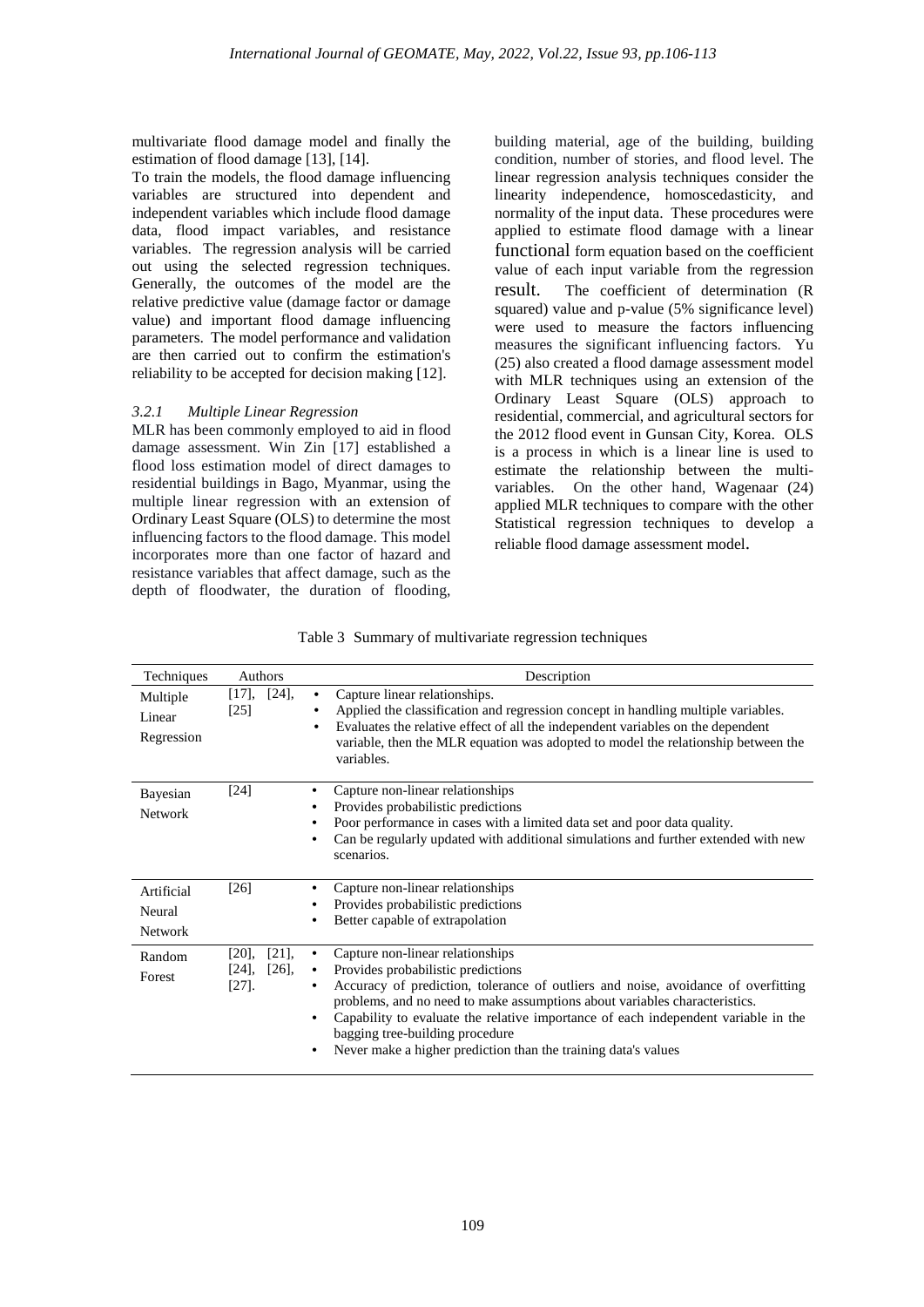| <b>Authors</b> | Multivariate flood damage models<br>techniques                     | Flood damage variables                                                  |                                                               |  |
|----------------|--------------------------------------------------------------------|-------------------------------------------------------------------------|---------------------------------------------------------------|--|
|                |                                                                    | Impact variables                                                        | Resistance variables                                          |  |
| $[17]$         | Multiple Linear Regression                                         | Flood depth and duration of<br>flooding                                 | Property characteristics                                      |  |
| [20]           | Random Forest                                                      | Flood depth                                                             | Precautionary measures and<br>property characteristics        |  |
| [21]           | Random Forest                                                      | Flood depth, duration of flooding,<br>and flow velocity                 | Property characteristics                                      |  |
| $[24]$         | Multiple Linear Regression, Bayesian<br>Network, and Random Forest | Flood depth, the velocity of<br>floodwater, and duration of<br>flooding | Property characteristics                                      |  |
| [25]           | <b>Multiple Linear Regression</b>                                  | Flood depth, inundated area, and<br>duration of flooding                | Socio-economic and property<br>characteristics                |  |
| $[26]$         | Random Forest and Artificial Neural<br><b>Network</b>              | Flood depth, duration of flooding,<br>and flow velocity                 | Property characteristics                                      |  |
| $[27]$         | Random Forest                                                      | Flood depth, duration of flooding,<br>and contamination                 | Precautionary measures and socio-<br>economic characteristics |  |

| Table 4 Multivariate flood damage models techniques and variables. |  |
|--------------------------------------------------------------------|--|
|--------------------------------------------------------------------|--|

## *3.2.2 Bayesian Network (BN)*

Wagenaar [24] adapted the BN technique in estimating flood damage. The BN technique is a probabilistic graphical model that represents a set of random variables and provisional dependencies in a Directed Acyclic Graph (DAG) structure. Every variable in the network may be perceived as a<br>preceding sprobability distribution, and distribution, and dependencies between variables are represented<br>with edges representing joint probability with edges representing joint distributions. The edges in the BN are focused on the influence of one variable that flows to the other. From this network, extrapolation can be performed to apply knowledge of one variable for predicting other variables. It demonstrates the versatility and value of combining multi-parameters to predict system behavior for multiple data output. The ability of the BN technique to assimilate data allows them to integrate several multi-parameter simulations from developed models for a combined assessment of many scenarios and characteristics. One of the most significant advantages of employing BN is due to its ability to analyze

correlations between variables using data contained in conditional probability tables. Because conditional probability tables are designed with the connected relationships between variables, the BN may also be used to answer queries regarding sector behavior [28]. By means, BN may quantify the distribution obtained in resistance parameters and assess the flood damage with the induced hazard characteristics. However, the disadvantage of the BN technique is its poor performance in cases with a limited data set and poor data quality [24].

## *3.2.3 Artificial Neural Network (ANN)*

Rumelhart [29] pioneered the ANN approach, which was inspired by the way the human brain analyses information. and discover the connections between variables in a data collection. The model constructed using ANNs is composed of numerous (hidden) layers of neuron-like processing units coupled in a network-like model. Each neuron is linked to every other neuron in the layer immediately before and following it. Coefficients are applied to measure every value passing through the neuron. The coefficients of the neurons are computed by an optimization approach that reduces error on the training data set. Amadio [26] applied the ANN techniques to evaluate flood damage to estimate the potential economic costs of flood events to residential buildings in Italy. In the study, apart from considering the flood depth, the contribution of multi-variables is considered, such as the detailed hazard data and comprehensive vulnerability data involved in characteristics. ANN models are excellent for a probabilistic analysis, i.e., a procedure in which the variation in input variables may be explicitly represented in a model and may include the quantitative analysis of enormous quantities of data. Another benefit is ANN of the model is not restricted to the range of normalized values.

## *3.2.4 Random Forest (RF)*

RF technique is widely used in multivariate flood damage estimation. Regression analysis is mainly used in understanding the relationship between dependent variables (hazard) and independent variables (vulnerability). Malawi [20], Carisi [21], Wagenaar [24], Amadio [26] and Sieg [27] adapted RF techniques to relate multi-variables for estimating damage. This regression tree-based approach generates data for each tree using a bootstrapping resampling method [24]. In each tree, branches are formed by splitting the dataset based on binary recursive partitioning. The input data sample corresponds to the root node of a single tree and is split into subsamples that form the tree's nodes. The RF algorithm does not use all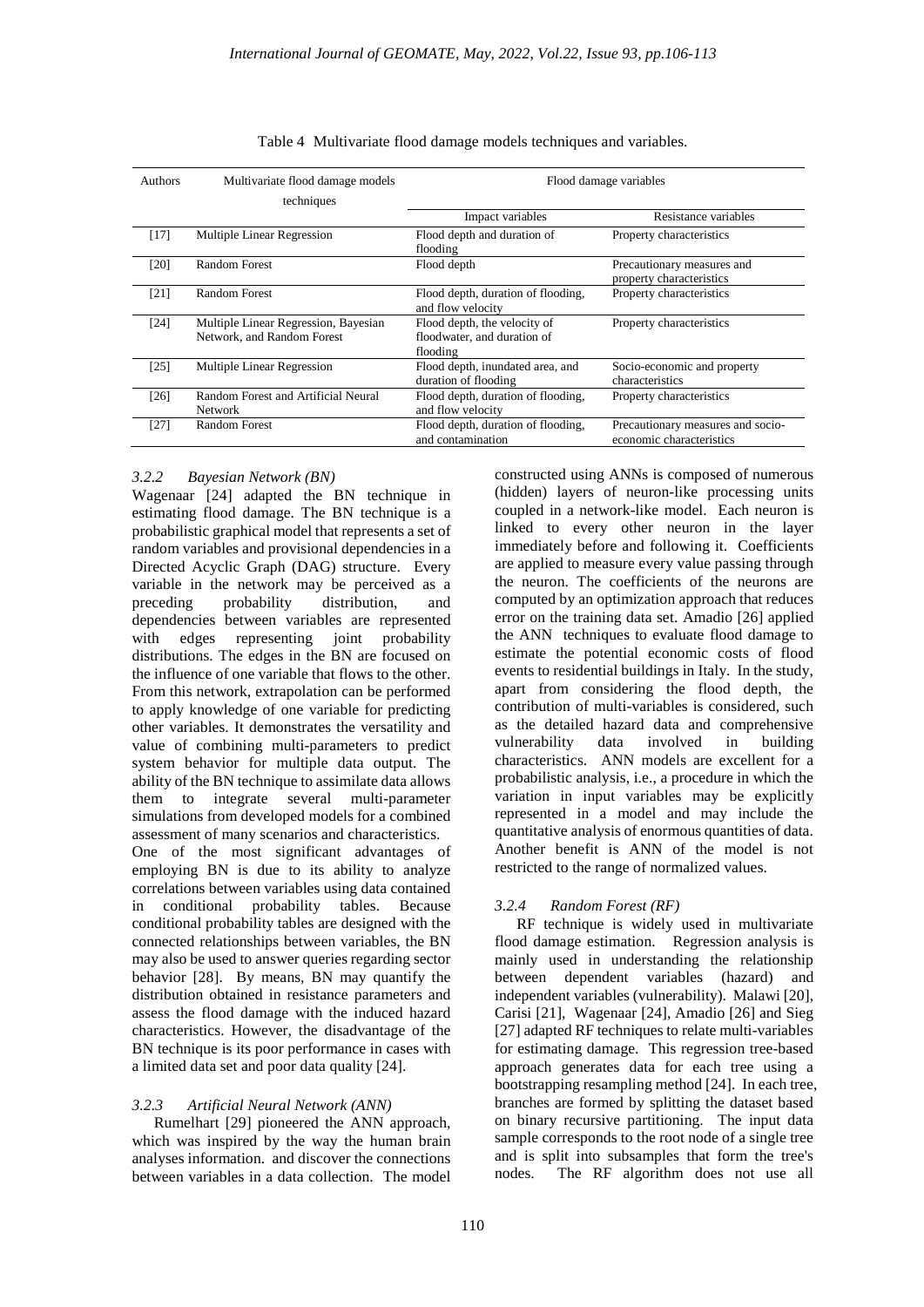explanatory variables for each tree, but it seeks the best splits within a limited number of sampled explanatory variables. The number of sampled features is the square root of the data set, a total The best splits refer to regression trees that split the training data to slight variation within the resulting leaves. The mean value of the predictions from each regression tree is the anticipated value for the entire RF model. Thus, the more decision tree an RF model includes, the more robust and accurate its result becomes. The correlations coefficients matrix is used to support the interpretation of the variable importance. In the study by Wagenaar [24] and Amadio [36], the RF model performed well in estimating the flood damage due to its capability to evaluate the relative importance of each independent variable in the bagging tree building procedure.



# Fig.2 The proposed framework for the multivariate flood damage model

#### **3.3 Model Performance and Validation**

Flood damage model performance and validation are two essential phases in developing

flood damage estimation [13]. The robustness performance of the model ensures the completeness

and correctness of the estimation. At the same time, validation establishes its credibility to determine the degree to which it can reasonably represent the assessment [13]. The validations are crucial for testing the reliability of the models' predictions for evaluating damage and ensuring the predictive outcome's precision [13], [21]. The validation methods discussed by researchers include empirical data validity (using historical data), comparison with alternative models (or cross-validation), and predictive validation using error estimation analysis (or internal validation). These methods are summarized in Table 5. The review of methods to validate the flood the multivariate flood damage model revealed that most of the researchers used the validation using empirical data from another flood event or a subset of the training data and compared their error estimation indicators to evaluate the performance of the models [13], [17], [20], [21],[24], [26], [27].

 The precision of the model is tested by Mean Absolute Error (MAE) and Mean Bias Error (MBE) and the residual variation of the model is checked by the Root Mean Square Error (RMSE) and Coefficient of Variation (CV).

Table 5 Validation method

| Validation<br>Method                                             | Description                                                                                                                                                                                   |
|------------------------------------------------------------------|-----------------------------------------------------------------------------------------------------------------------------------------------------------------------------------------------|
| Validation using<br>empirical data                               | The validation with the actual loss data<br>from field surveys, government records, or<br>insurance compensation.                                                                             |
| Comparison to<br>alternative<br>models<br>(cross-<br>validation) | The result/predictive value of the model is<br>compared with the results of one or<br>multiple established validated models.<br>This method is also known as the cross-<br>validation method. |
| Validation using<br>error<br>estimation<br>analysis              | The validation measures are<br>using the<br>statistical error performance indicators<br>such as MAE, MBE, RMSE, CV, and HR.                                                                   |

On the other hand, the bi-variate model (function curve) was also developed to compare with the multivariate flood damage model as done by Nafari [13], Malgwi [20], Carisi [21]. The MAE, MBE, RMSE, CV, and HR are calculated for the validation dataset as shown in Table 6.

#### **4. CONCLUSIONS**

Nowadays, flood vulnerability assessment has become increasingly important around the world. Several previous studies had utilized the damage function approach in estimating flood damage.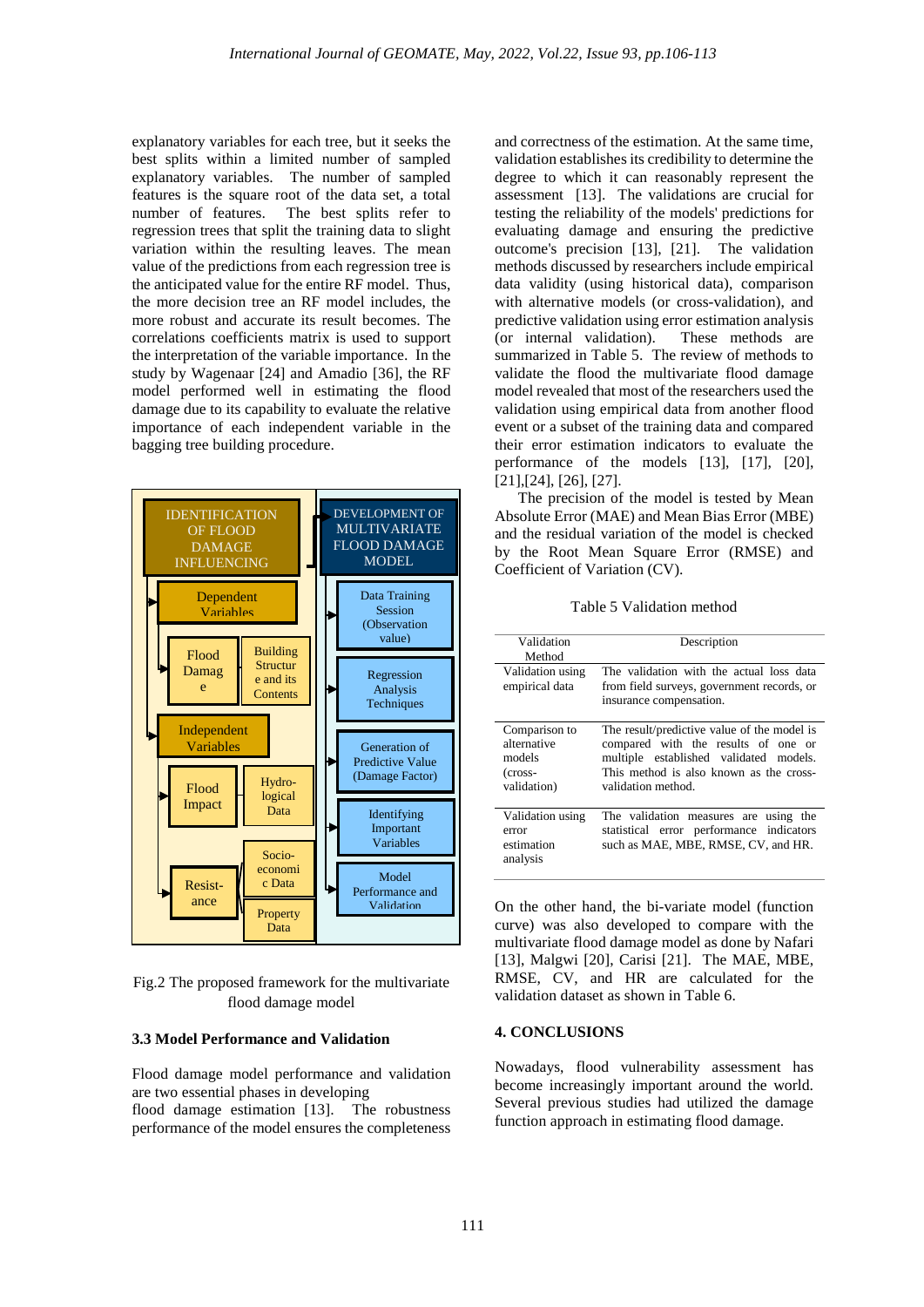| Table 6 Model performance metrics |  |  |
|-----------------------------------|--|--|
|-----------------------------------|--|--|

| Indicators  | Formula                                                                                                                   | LV        | <b>UV</b> | PP  |
|-------------|---------------------------------------------------------------------------------------------------------------------------|-----------|-----------|-----|
| MAE         | $rac{1}{n}\sum_{n=1}^{\infty}  est - obs $                                                                                | 0         | $+\infty$ | 0   |
| <b>MBE</b>  | $\frac{1}{n}\sum_{i=1}^{n} est - obs$                                                                                     | $-\infty$ | $+\infty$ | 0   |
| <b>RMSE</b> | $\frac{1}{n}\sum_{n}^{n}(est - obs)^2$                                                                                    | 0         | $+\infty$ | 0   |
| CV          | $\frac{\sigma}{\sigma}$<br>$\mu$                                                                                          | 0         | $+\infty$ | 0   |
| HR          | $\frac{1}{n}\sum_{i=1}^{n}h_i$<br>(Hit rate $= 0.9$ (expected accuracy is 90%),<br>if $h_i = n$ (95% prediction interval) | $\Omega$  | 1         | 0.9 |

*est* – predicted value, *obs* – observed value, *n* – population,  $\sigma$  – standard deviation,  $\mu$  = mean value of the model residual,  $\boldsymbol{h}$  – number of hit value, ∞ – infinity**,** LV– Lower value, UV – Upper PP – Perfect prediction value.

Source : Nafari [13], Malgwi [20] and Sieg [27]

However, such a method relies only on a deterministic relationship between the type or use of properties at risk and the depth of the floodwater. The effects of other flood influencing parameters such as the natural/socio-economic conditions and the resistance parameters to the degree of flood damages are usually neglected. From the literature, it was discovered that the recent estimation method which applies multivariate flood damage models, has effectively related flood damage with other influencing factors such as impact variables (e.g., flood depth velocity, frequency, water contamination, and velocity) and resistance variables inclusive of permanent resistance (e.g., emergency measures, precautionary measures, building characteristics – age of the building, building material, and building size) and temporal situation (e.g., preparedness and socio-economic status – ownership status, household income, and educational level). Furthermore, the multivariate models are also capable of generating appropriate new data points to counter the problem of insufficient or missing data. This would be beneficial to develop countries that experience issues of data scarcity in performing damage assessment works.

## **5. ACKNOWLEDGMENTS**

The authors would like to thank the Ministry of

Education of Malaysia (MOE) for providing financial support under fundamental research grant No. FRGS/1/2019/TK01/UMP/02/2 (University reference RDU1901155) and Universiti Malaysia Pahang for technical support and encouragement.

#### **6. REFERENCES**

- [1] Teitelbaum L., M. L. Ginsburg M. L., and Hopkins R. W., Sendai Framework for Disaster Risk Reduction 2015-2030, Vol. 144, No. 2, 1991, pp. 169–173.
- [2] D'Ayala D., Wang K., Yan Y., Smith H., Massam A., Filipova V., and Jacqueline P., Flood Vulnerability and Risk Assessment of Urban Traditional Buildings in a Heritage District of Kuala Lumpur, Malaysia, Nat. Hazards Earth Syst. Sci., Vol. 20, No. 8, 2020, pp. 2221–2241.
- [3] Romali N. S., and Yusop Z., Flood Damage and Risk Assessment for Urban Area in Malaysia, Hydrol. Res., Vol. 52, Issue. 1, 2021, pp. 142– 159.
- [4] Velasco M., Cabello A., and Russo B., Flood Damage Assessment In Urban Areas-Application to the Raval district of Barcelona Using Synthetic Depth Damage Curves, Urban Water J., Vol. 13, No. 4, 2016, pp. 426–440.
- [5] Brémond P. and Grelot F., Review Article: Economic Evaluation of Flood Damage to Agriculture – Review, and Analysis of Existing Methods, Nat. Hazards Earth Syst. Sci., Vol. 13, No. 10, 2013, pp. 2493–2512.
- [6] Jonkman S. N. and Vrijling J. K., Loss of Life Due to Floods, J. Flood Risk Manag., Vol. 1, No. 1, 2008, pp. 43–56.
- [7] Mohd Mushar S. H., Kasmin F., Syed Ahmad S. S., and Kasmuri E., Flood Damage Assessment: A Preliminary Study, Environ. Res. Eng. Manag., Vol. 75, No. 3, 2019, pp. 55–70.
- [8] Chen A. S., Hammond M. J., Djordjević S., Butler D., Khan D. M., and Veerbeek W., From Hazard to Impact: Flood Damage Assessment Tools for Mega Cities, Vol. 82, No. 2, 2016.
- [9] Scorzini A. R. and Frank E., Flood Damage Curves: New Insights From the 2010 Flood in Veneto, Italy, J. Flood Risk Manag., Vol. 10, No. 3, 2017, pp. 381–392.
- [10] Penning-Rowsell E.C. and Chatterton J.B, The Benefits of Flood Alleviation: A Manual of Assessment Techniques, 1979.
- [11]Smith D. I., Actual and Potential Flood Damage: A Case Study for Urban Lismore, NSW, Australia. Appl. Geogr. 1, 1981, pp. 31– 39.
- [12]Dottori F., Figueiredo R., Martina M. L. V., Molinari D., and Scorzini A. R., INSYDE: A Synthetic, Probabilistic Flood Damage Model Based on Explicit Cost Analysis, Nat. Hazards